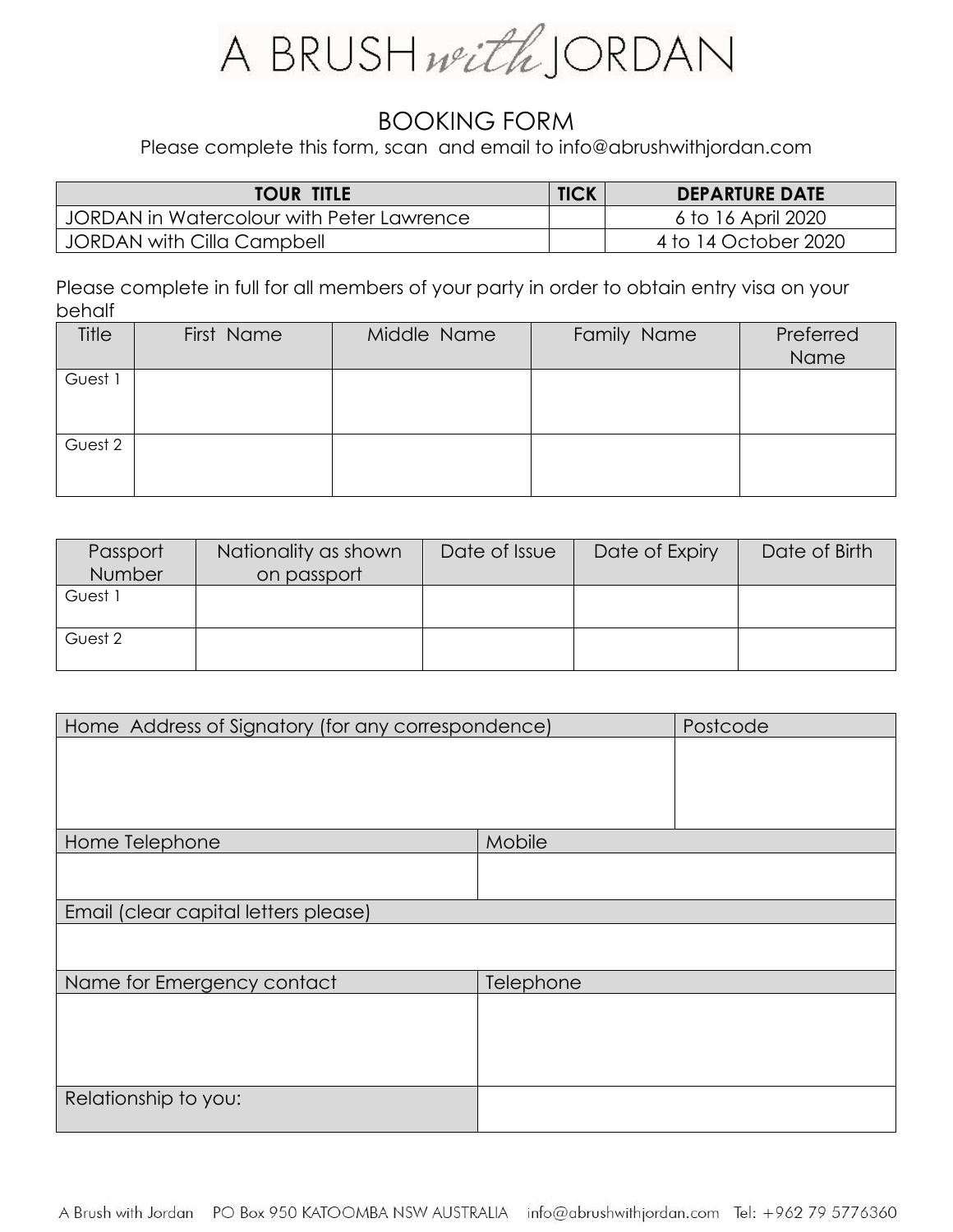

| Rooming Preference           |                                                                                             |                                                                                               |  |
|------------------------------|---------------------------------------------------------------------------------------------|-----------------------------------------------------------------------------------------------|--|
| Single                       | Twin (please indicate with whom if<br>you are travelling with a friend or family<br>member) | Double (please indicate with whom if you<br>are travelling with a friend or family<br>member) |  |
| Subject to<br>supplement fee |                                                                                             |                                                                                               |  |

| Dietary Requirements - please tell us if you have any special dietary requirements or |         |  |
|---------------------------------------------------------------------------------------|---------|--|
| allergies                                                                             |         |  |
| Guest 1                                                                               | Guest 2 |  |
|                                                                                       |         |  |
|                                                                                       |         |  |

| MEDICAL - Please let us know about any health issues that may affect your physical<br>capacity or that 'A Brush with Jordan' needs to know of.                 |                                                                                                                  |                                                                                                                                              |  |
|----------------------------------------------------------------------------------------------------------------------------------------------------------------|------------------------------------------------------------------------------------------------------------------|----------------------------------------------------------------------------------------------------------------------------------------------|--|
| Guest 1                                                                                                                                                        | Guest 2                                                                                                          |                                                                                                                                              |  |
| Fitness Level - Our tours require a considerable amount of walking, please answer the<br>following to enable us to assist you in having the best time with us. |                                                                                                                  |                                                                                                                                              |  |
| Guest 1<br>Guest 2                                                                                                                                             | Guest 1<br>Guest 2                                                                                               | Guest 1<br>Guest 2                                                                                                                           |  |
| Level 1<br>You are able to walk on<br>uneven surfaces unaided<br>and enjoy activities with<br>more strenuous exercise.                                         | Level 2<br>You are able to walk on<br>uneven surfaces unaided<br>and you do not need any<br>foreseen assistance. | Level 3<br>You are able to walk on<br>uneven surfaces unaided<br>but require assistance<br>getting on and off various<br>modes of transport. |  |

| Travel Insurance - a requirement of our Terms and Conditions is that you have adequate     |                      |  |
|--------------------------------------------------------------------------------------------|----------------------|--|
| insurance including cancellation and medical emergency. We recommend taking out a          |                      |  |
| comprehensive at the time of booking. Guests without travel insurance will not be eligible |                      |  |
| to join a tour.                                                                            |                      |  |
| Guest 1                                                                                    | Guest 2              |  |
| <b>Company Name</b><br><b>Company Name</b>                                                 |                      |  |
|                                                                                            |                      |  |
| Policy Number                                                                              | <b>Policy Number</b> |  |
| Date of Issue<br>Date of Issue                                                             |                      |  |